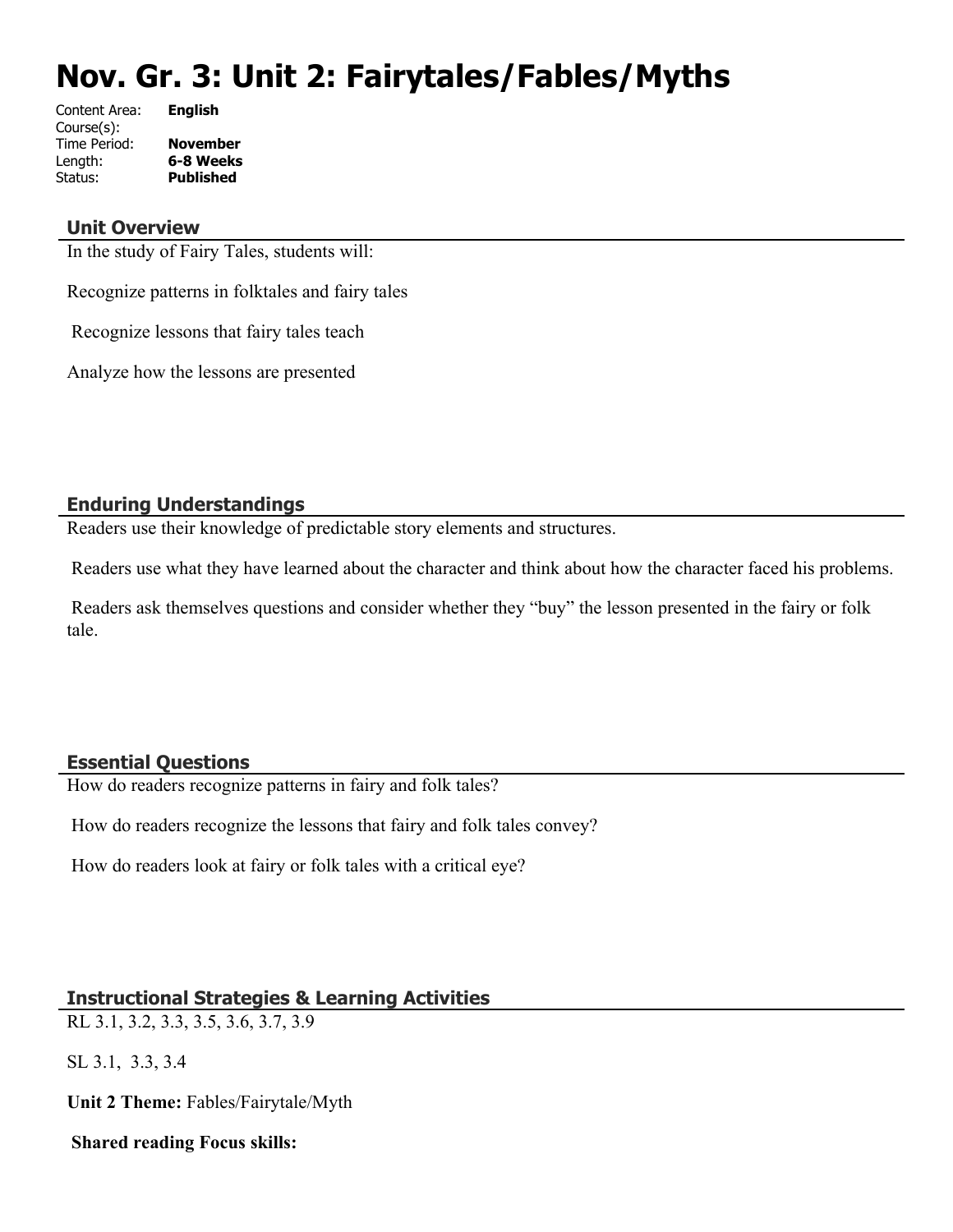\*Characteristics of a fable/fairytale/myths

\*Develop questions to ask and answer about a given text

\*Cite text to answer questions

\*Recounting lessons and morals in fables

\*Identify character traits, feelings and motivations

\*Determine how a character's action effects the events in the story

\*Distinguish a separate point of view from that of the narrator/characters

\*Use illustrations to learn more about a story's setting and characters

\*Compare and Contrast themes, setting and plots of stories

\*Read aloud from Reader's Theater plays using voice and expression

\*Come to a discussion prepared, ready to follow rules, able to ask and answer questions and explain own ideas.

## **Literature Text Suggestions:**

Godilocks and the Three Bears The Three Little Javelinas The Ugly Duckling The Three Little Pigs The True Story of the Three Little Pigs Goldilocks and the Three Hare and Tortoise Reader's Theater plays

And a wide assortment of other appropriate fairytales/fables/myths

Guided Reading:

RL 3.1, 3.2, 3.3, 3.6, 3.7, 3.9

L 3.4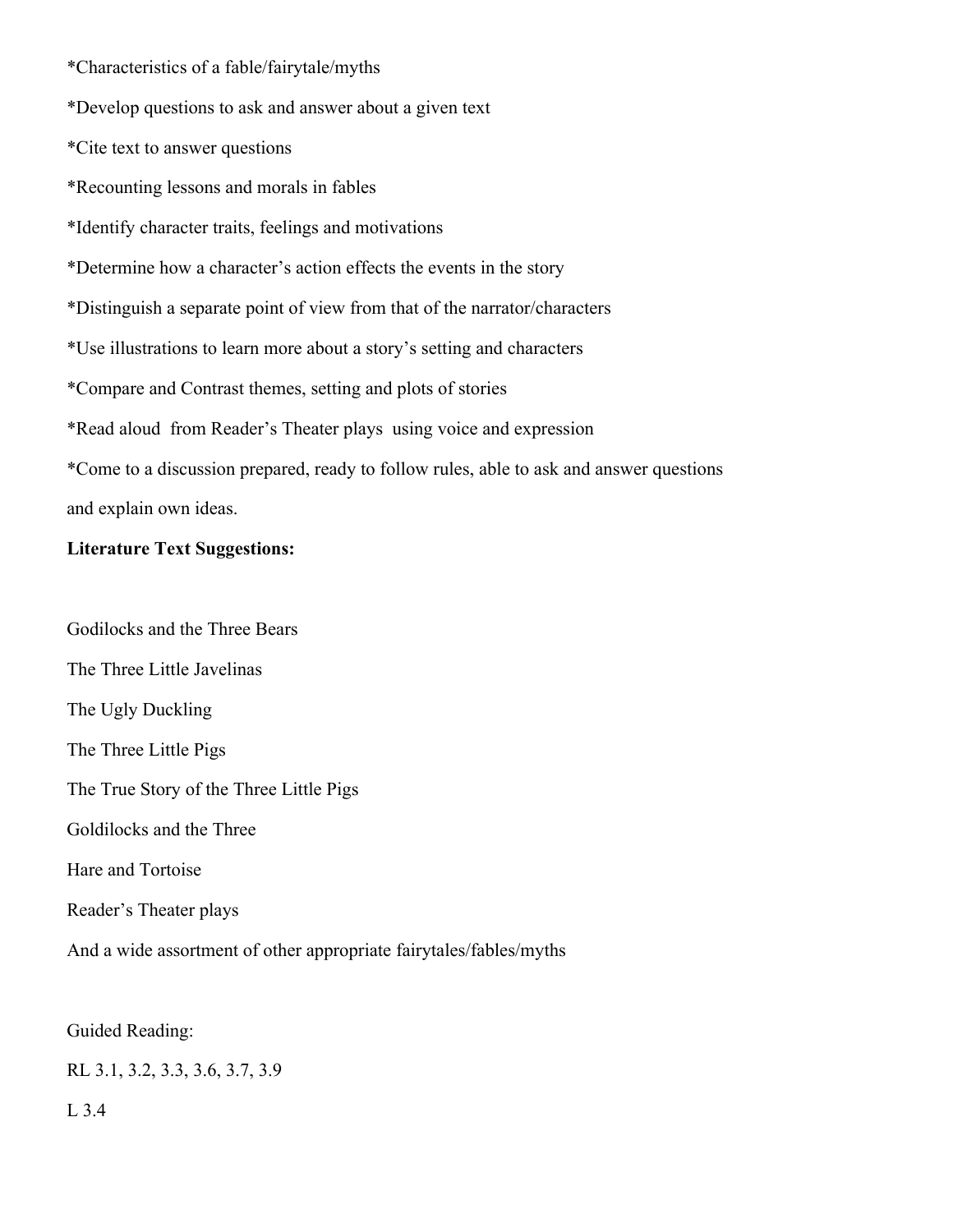RF 3.4

SL 3.1, 3.3

Students will be flexibly grouped in small guided reading groups according to level and/or by needed skill.

Done on a daily basis:

-Meet with 2-3 groups

- Independent Reading

- Teaching Strategies (See standards)

Teacher will assess students using Standards Based Checklist, On Demand Data and Independent Reading Level

Word Study:

L 3.4 a, d

## **Unit 2: Vocabulary Acquisition and Use**

#### **Focus Skills:**

 $\Box$  Determine meaning of unknown words based on grade 3 reading and content

 $\Box$  Use sentence-level context as a clue to the meaning of a word or phrase.

#### **Focus Language skills:**

\*Use coordinating and subordinating conjunctions

- \*Produce simple, compound and complex sentences
- \*Capitalize appropriate words in titles

\*Consult reference materials, including dictionaries, as needed and check spelling and a meaning of words

- \*Use knowledge of language when writing and speaking
- \*Acquire and accurately use grade-appropriate words and phrases

## **Integration of Careeer Readiness, Life Literacies and Key Skills**

| CRP.K-12.CRP2   | Apply appropriate academic and technical skills.                                                                                                                      |
|-----------------|-----------------------------------------------------------------------------------------------------------------------------------------------------------------------|
| TECH.9.4.5.CT.4 | Apply critical thinking and problem-solving strategies to different types of problems such<br>as personal, academic, community and global (e.g., 6.1.5. Civics CM.3). |
| CRP.K-12.CRP5   | Consider the environmental, social and economic impacts of decisions.                                                                                                 |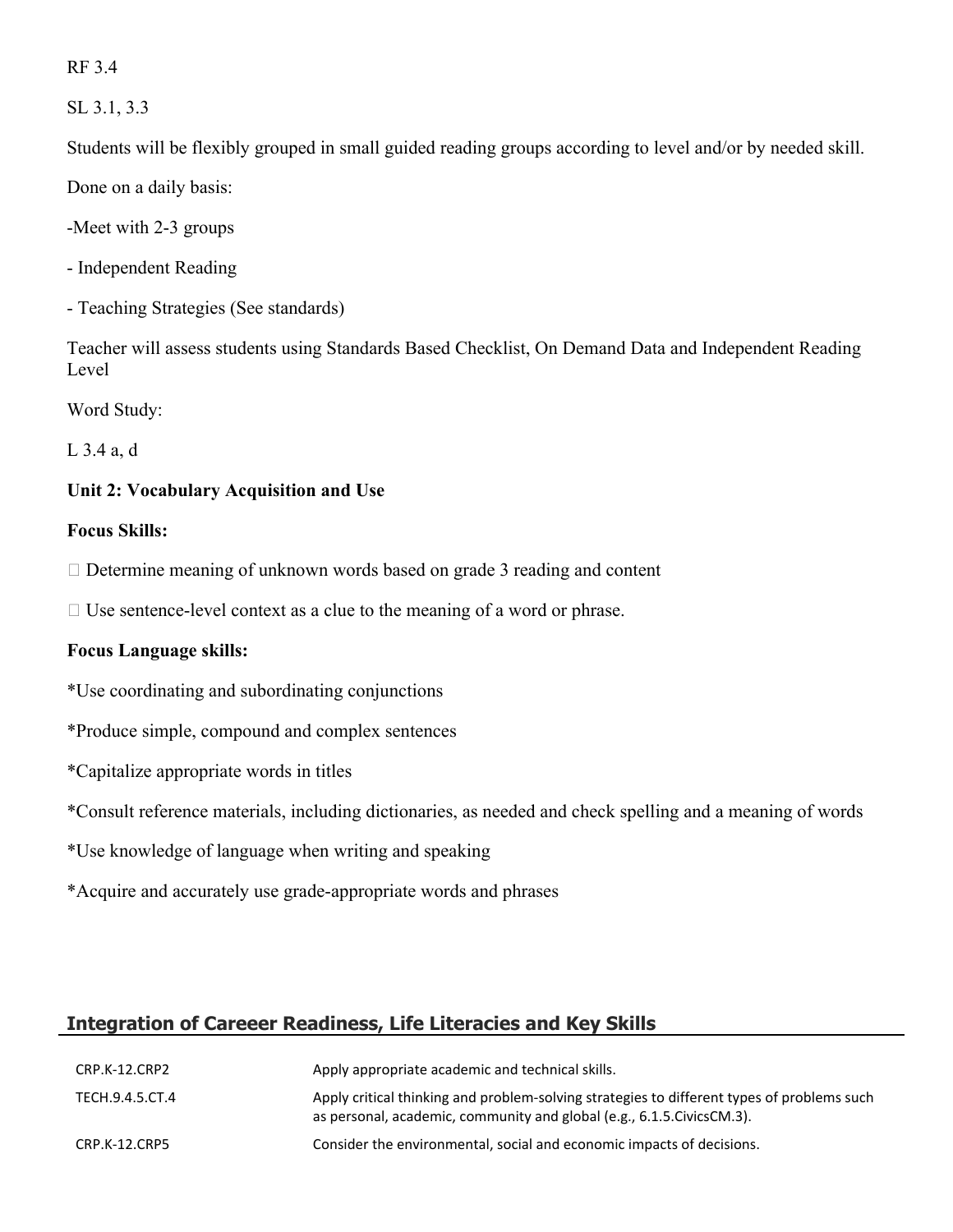| CRP.K-12.CRP4  | Communicate clearly and effectively and with reason.                               |
|----------------|------------------------------------------------------------------------------------|
| CRP.K-12.CRP9  | Model integrity, ethical leadership and effective management.                      |
| CRP.K-12.CRP8  | Utilize critical thinking to make sense of problems and persevere in solving them. |
| CRP.K-12.CRP1  | Act as a responsible and contributing citizen and employee.                        |
| CRP.K-12.CRP12 | Work productively in teams while using cultural global competence.                 |

## **Computer and Design Integration**

Students will interact with the SmartBoards, Chromebooks, and Document Camera.

#### **Interdisciplinary Connections**

Social Studies

## **Differentiation**

- Understand that gifted students, just like all students, come to school to learn and be challenged.
- Pre-assess your students. Find out their areas of strength as well as those areas you may need to address before students move on.
- Consider grouping gifted students together for at least part of the school day.
- Plan for differentiation. Consider pre-assessments, extension activities, and compacting the curriculum.
- Use phrases like "You've shown you don't need more practice" or "You need more practice" instead of words like "qualify" or "eligible" when referring to extension work.
- Encourage high-ability students to take on challenges. Because they're often used to getting good grades, gifted students may be risk averse.

#### **Definitions of Differentiation Components**:

- $\circ$  Content the specific information that is to be taught in the lesson/unit/course of instruction.
- o Process how the student will acquire the content information.
- o Product how the student will demonstrate understanding of the content.
- o Learning Environment the environment where learning is taking place including physical location and/or student grouping

#### **Differentiation occurring in this unit:**

Based on invidual need, teachers will offer additional support though conferencing, modified mentor text, peer support and individualized mini-lessons.

Advanced learners will be offered more rigorous mentor texts to emulate, teacher conferences and reference materials to support in-depth writing endeavors, based on choice.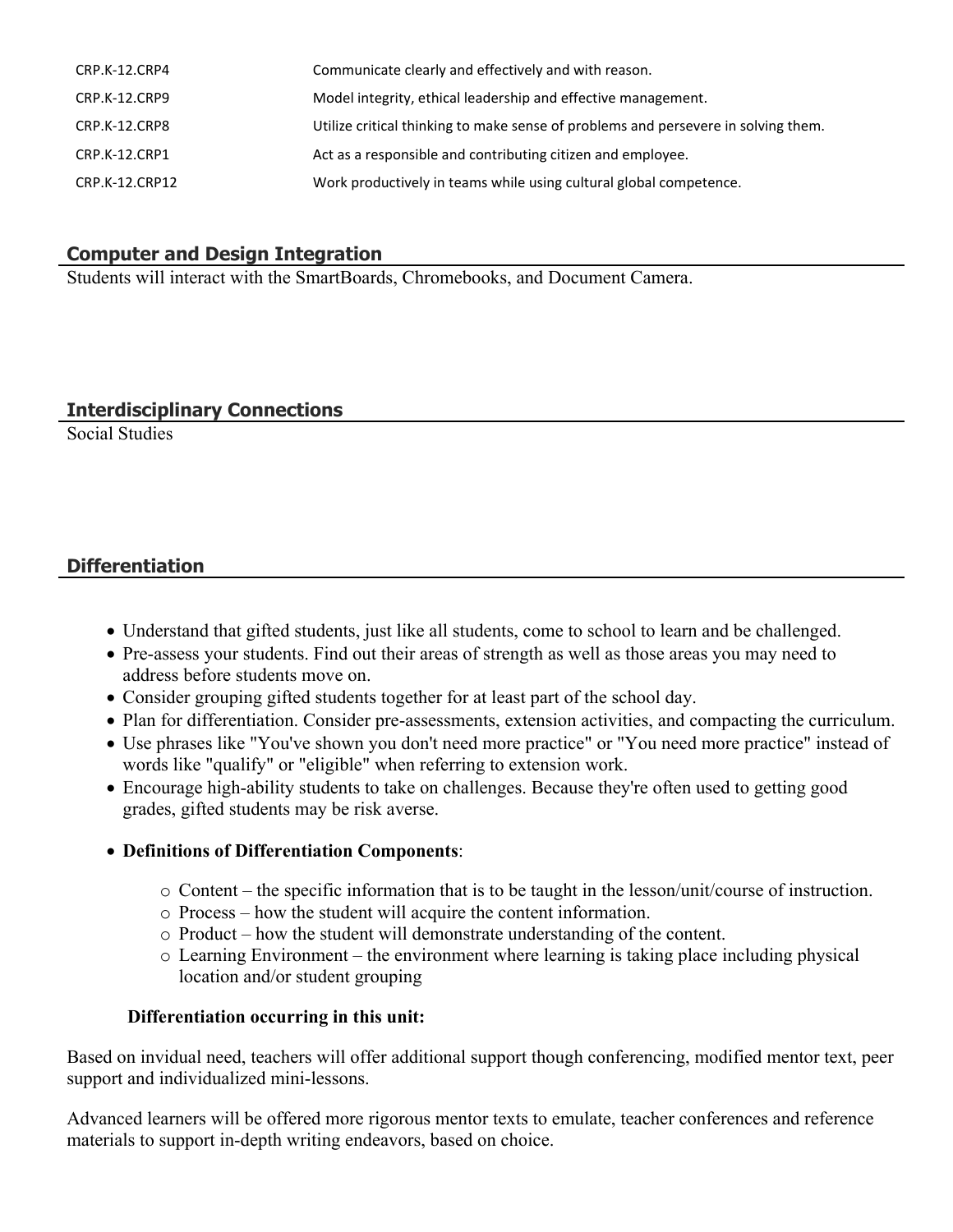## **Modifications & Accommodations**

Refer to QSAC EXCEL SMALL SPED ACCOMMOCATIONS spreadsheet in this discipline.

#### **Modifications and Accommodations used in this unit:**

IEP and 504 accommodations will be utilized.

#### **Benchmark Assessments**

**Benchmark Assessments** are given periodically (e.g., at the end of every quarter or as frequently as once per month) throughout a school year to establish baseline achievement data and measure progress toward a standard or set of academic standards and goals.

#### **Schoolwide Benchmark assessments:**

Aimsweb benchmarks 3X a year

Linkit Benchmarks 3X a year

DRA

#### **Additional Benchmarks used in this unit:**

Aimsweb

DRA

Linkit testing 3 times a year.

## **Formative Assessments**

Assessment allows both instructor and student to monitor progress towards achieving learning objectives, and can be approached in a variety of ways. **Formative assessment** refers to tools that identify misconceptions, struggles, and learning gaps along the way and assess how to close those gaps. It includes effective tools for helping to shape learning, and can even bolster students' abilities to take ownership of their learning when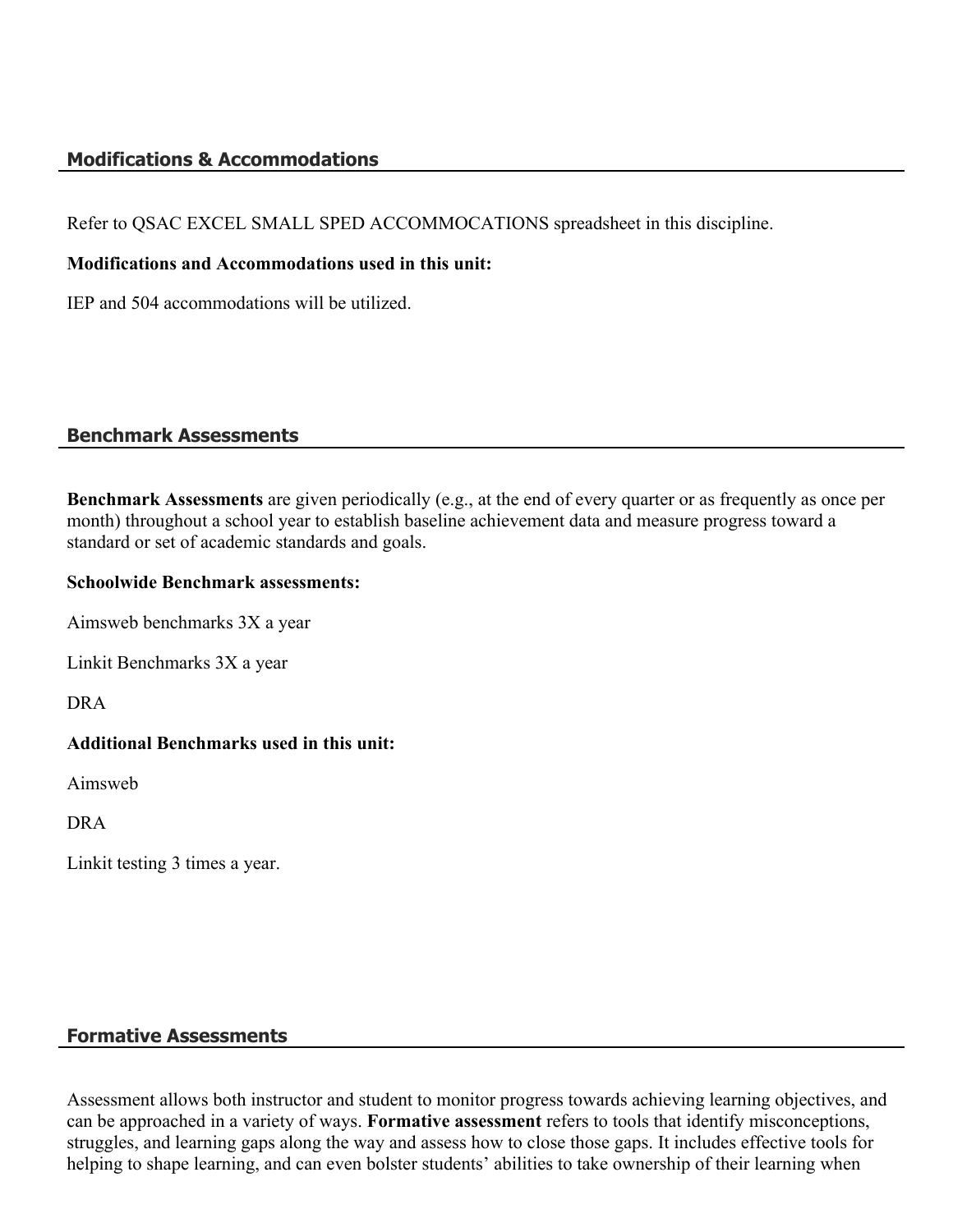they understand that the goal is to improve learning, not apply final marks (Trumbull and Lash, 2013). It can include students assessing themselves, peers, or even the instructor, through writing, quizzes, conversation, and more. In short, formative assessment occurs throughout a class or course, and seeks to improve student achievement of learning objectives through approaches that can support specific student needs (Theal and Franklin, 2010, p. 151).

#### **Formative Assessments used in this unit:**

Teacher conference

Discussion

Homework

Teacher made assignments

## **Summative Assessments**

**Summative assessments** evaluate student learning, knowledge, proficiency, or success at the conclusion of an instructional period, like a unit, course, or program. Summative assessments are almost always formally graded and often heavily weighted (though they do not need to be). Summative assessment can be used to great effect in conjunction and alignment with formative assessment, and instructors can consider a variety of ways to combine these approaches.

#### **Summative assessments for this unit:**

Performance Assessments

Writing Rubrics

Reading & Writing Checklists

Word Study Quizzes

## **Instructional Materials**

Bookroom

Hyperlinks

Internet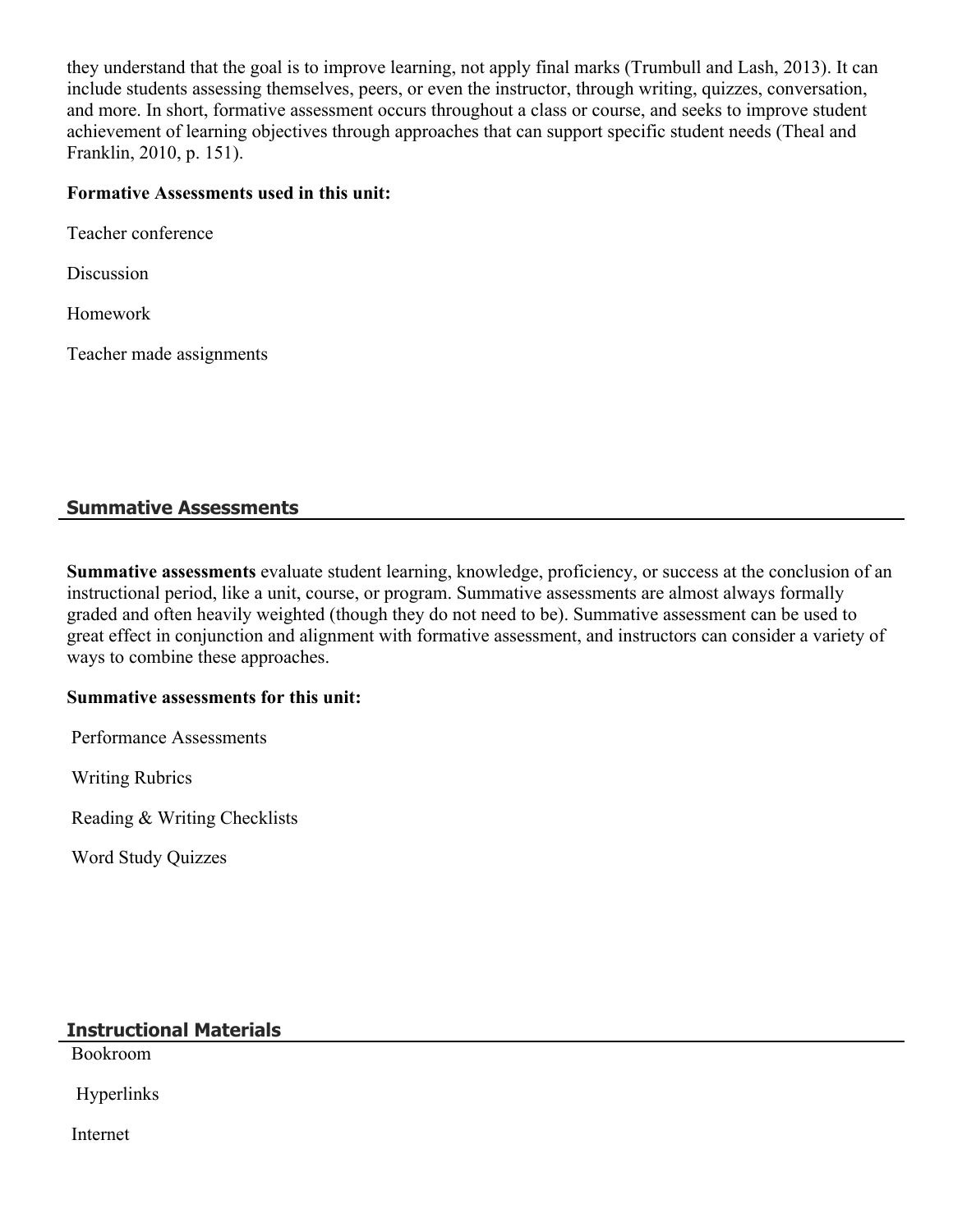Media Center

http://commoncore.org/maps/index.php/

http://www.corestandards.org/

Fairytale Reader's Theater

| Reading                                                                                                                                            | Wri  | Grammar                                                                                                                                                                            |
|----------------------------------------------------------------------------------------------------------------------------------------------------|------|------------------------------------------------------------------------------------------------------------------------------------------------------------------------------------|
| http://mhschool.com/lead 21/grade4/pdf                                                                                                             | ting | <b>Sentence Structure</b>                                                                                                                                                          |
| ccslh g4 rl 1 3b link6.pdf                                                                                                                         |      | http://www.quia.com/rr/126726.html                                                                                                                                                 |
| http://mhschool.com/lead 21/grade4/ccs<br>lh g4 rl 1 3b 12.html<br>http://www.umass.edu/aesop/fables.php<br>https://docs.google.com/file/d/0B74K9T |      | http://reviewgamezone.com/games3/ants.php?test id=4268&<br>title=Simple%20Compound%20%20Complex%20Sentences<br>https://jeopardylabs.com/play/simple-compound-complex-<br>sentences |
| aAECvHYnJVZ1lGU2FxcE0/edit?pli=1                                                                                                                   |      |                                                                                                                                                                                    |
| http://www.classroomfreebies.com/2012<br>/01/fable-graphic-organizer.html                                                                          |      | <b>Dictionary Skills</b><br>http://www.sadlier-oxford.com/phonics/3 4/dino/dino.htm                                                                                                |
| http://www.homeschoolshare.com/aes<br>op.php                                                                                                       |      | http://www.studyzone.org/testprep/ela4/h/dictguide.cfm                                                                                                                             |
| http://www.parenting-by-<br>example.com/free-fables-for-children                                                                                   |      |                                                                                                                                                                                    |
| http://www.parenting-by-<br>example.com/free-fables-for-children                                                                                   |      |                                                                                                                                                                                    |
| http://www.umass.edu/aesop/fables.ph<br>p                                                                                                          |      |                                                                                                                                                                                    |
| http://www.moralstories.org/fables/                                                                                                                |      |                                                                                                                                                                                    |
| http://www.taleswithmorals.com/                                                                                                                    |      |                                                                                                                                                                                    |
| http://mhschool.com/lead 21/grade4/                                                                                                                |      |                                                                                                                                                                                    |
|                                                                                                                                                    |      |                                                                                                                                                                                    |